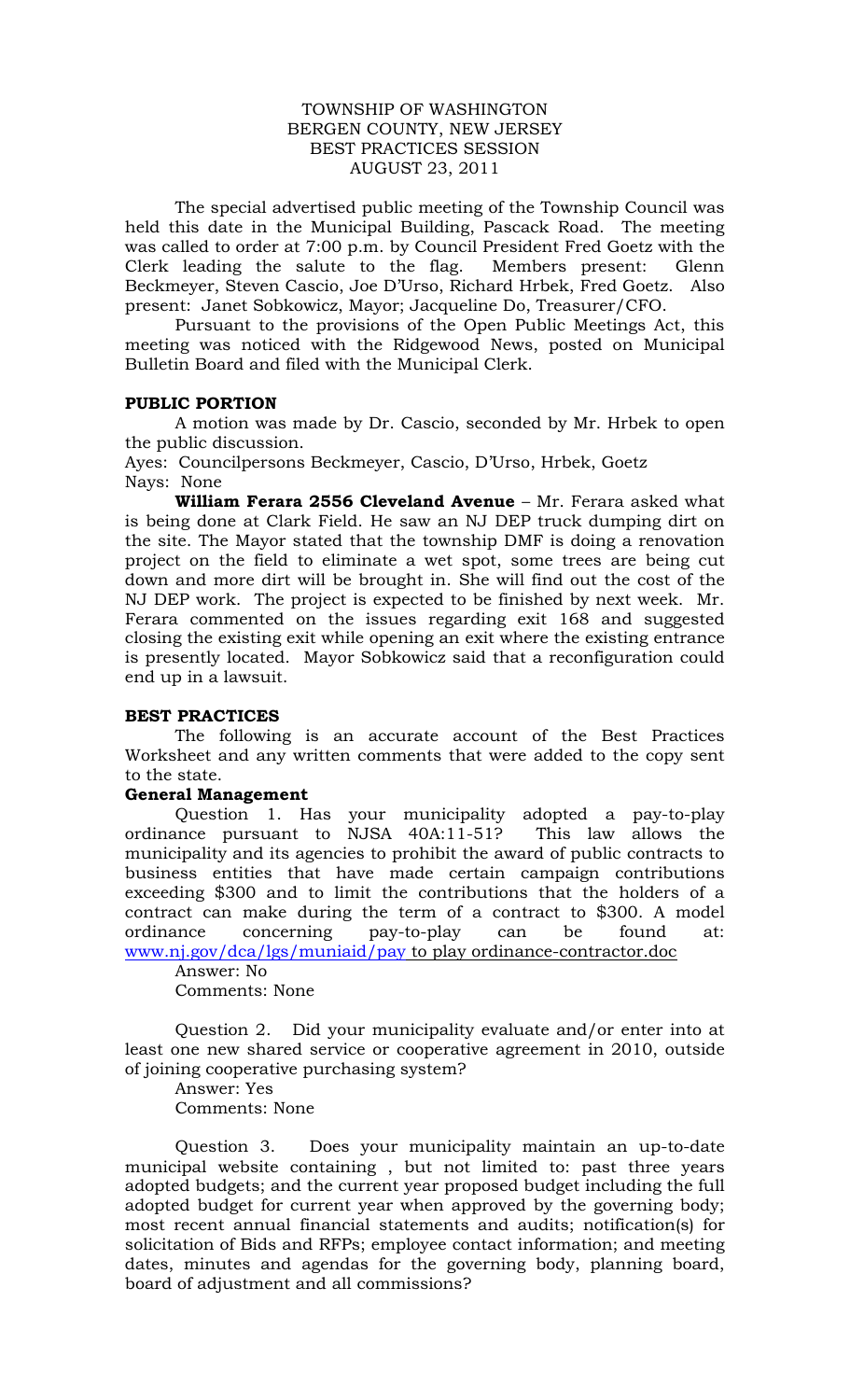### Answer: Prospective **Comments: There are four years of Budget…..**

Question 4. Does your municipality's legal counsel review procurement specifications and sign off on all major professional service contracts before the documents are signed?

Answer: Prospective

**Comments: The attorney has not initialed the documents (but will in the future). Resolutions regarding the practice have been adopted.**

Question 5. Does your municipality have an ongoing policy cross referencing the submittal of Certificates of Occupancy from the Construction Official to the Tax Assessor?

Answer: Yes Comments: None

Question 6. Is your municipality's computer information backed up regularly, pursuant to a written backup policy and is data stored offsite?

Answer: No Comments: None

Question 7: Does your municipality require its elected officials to attend basic courses on responsibilities and obligations in local government (i.e. budgeting, policy setting, local government contracting, risk management, and compliance with the Open Public Records Act)?

Answer No Comments: None

Question 8: If your municipality assigns employees with vehicles that can be taken home after work hours, is there a written policy in place to prohibit personal use and does that policy ensure that the commuting miles are reflected in employee W-2s?

Answer: Yes Comments: None

Question 9: Does your municipality sell personal property (fire trucks, road equipment, confiscated items, etc.) through an approved online auction system to broaden the market area for increased revenue?

Answer: Yes

Comments: None

Question 10: Are ordinances codified on an annual basis and made available electronically and /or in an existing ordinance book for the public?

Answer: Yes Comments: None

Question 11: Hass your municipality established and "Absentee from Meetings Policy" for elected officials and appointed board members?

Answer: Prospective

**Comments: Elected official absences have been dealt with according to law. Board members keep absences in board minutes as documentation.**

# **Financial Standards**

Question 1: Does your municipality's newly (within the last six months) negotiated public employee contracts refrain from increasing base salary items by more than an average of two (2%) percent annually over the aggregate amount expended in the final year of the previous contract?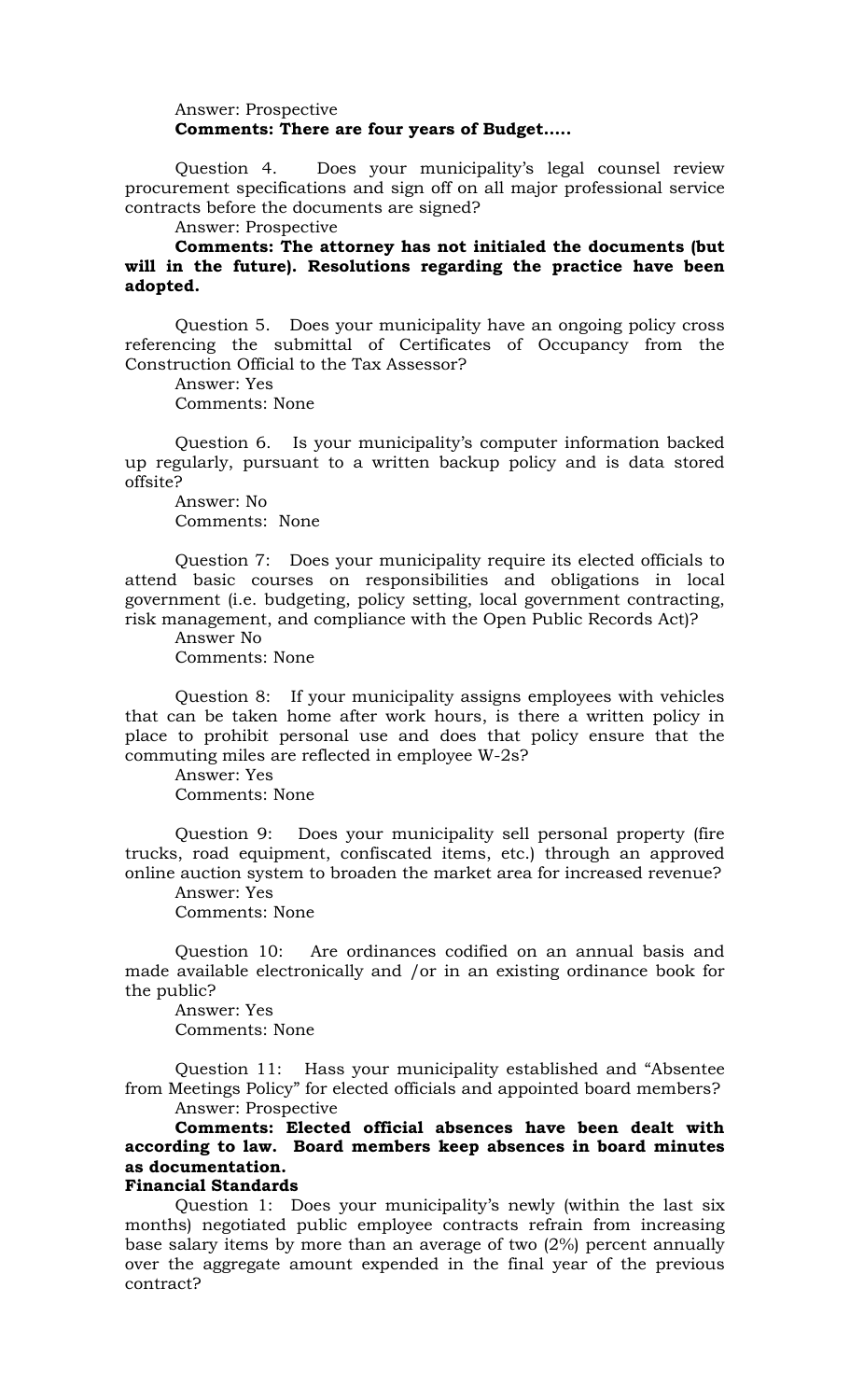Answer: Yes Comments: None

Question 2: Is there a system of checks and balances over the purchasing and disbursement functions, including payroll (e.g., the same employee who prepares the checks also reconciles the bank account would not be a proper system of checks and balances)?

Answer: Yes Comments: None

Question 3: Does your municipality have written procedures pertaining to cash receipts and cash disbursement s including but not limited to: receiving, recording, and preparing deposits for cash receipts; and processing, reviewing, and approving disbursements?

Answer: Yes Comments: None

Question 4: Does management (department heads) review and approve all payroll disbursements, invoices, and purchase orders before final approval of the governing body by resolution?

Answer: Prospective

# **Comments: All directors sign vouchers and requisitions. Under the Faulkner Act form of government the Council does not have to grant approval. Bill list payments are forwarded to them monthly for information purposes only.**

Question 5: Are bank statements and related canceled checks and validated deposit slips, reviewed and reconciled monthly to the general ledger balances?

Answer: Yes Comments: None

Question 6: Are contracts for services over the pay-to-play threshold of \$17,500 awarded using bids or a fair and open process? Answer: Yes

Comments: None

Question 7: Does your municipality maintain all documentation regarding bids including but not limited to: notices to potential bidders that include the plans, specifications and contracts; documentation that the ids were properly advertised; and bid opening documentation that include the submitted bids; bid tabulation sheet, and indication of which bid was accepted?

Answer: Yes Comments: None

Question 8: Does your municipality perform an audit of your utility (telephone, fax, electric meters) accounts at least once every three years to ensure that inactive accounts are cancelled?

Answer: Yes

Comments: None

#### **Budget Preparation and Presentation**

Question 1: Has your governing body reviewed the municipality's annual financial statement with particular emphasis on surplus generation and usage, tax collection rates (including the status of tax liens), and delinquent tax collection statements?

Answer: Yes Comments: None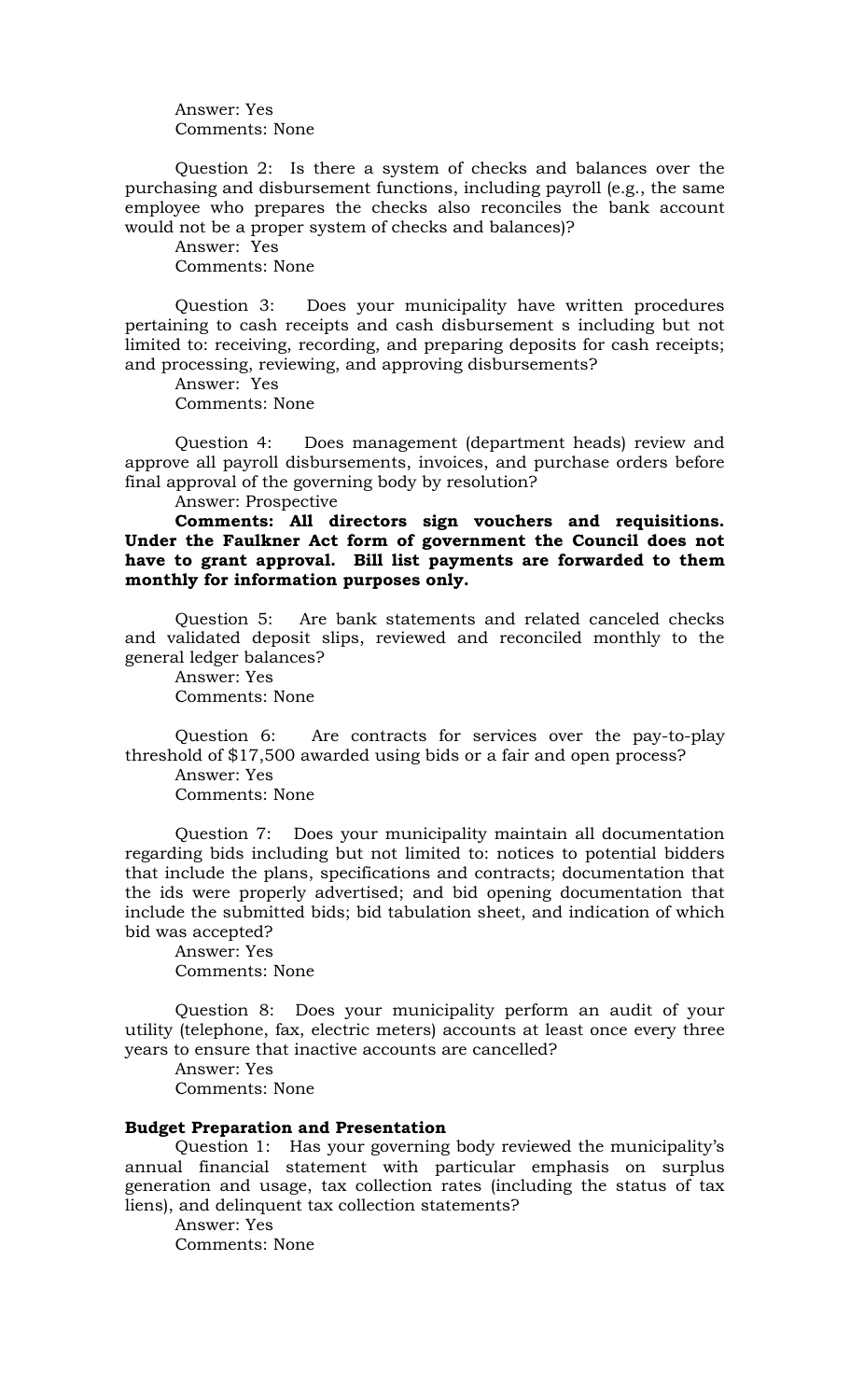Question 2: Did your municipality prepare a five (5) year summary showing the amount of surplus anticipated and the percentage of the budget that this represents?

Answer: Prospective

#### **Comments: This practice is now being followed.**

Question 3: Does your municipal CFO or auditor evaluate your capital balances annually to review and cancel unspent funds at the closure of capital projects?

Answer: Yes

Comments: None

Question 4: Do elected officials receive quarterly (or more frequent) reports on the status of all budget revenues and appropriations as they correspond to the annual adopted budget?

Answer: Prospective

**Comments: Monthly budget reports have been forwarded to the governing body and the revenue report will be forwarded to the governing body going forward.**

Question 5: Was a budget history and projection showing three years of history prepared in a "Viewer Friendly" style for public use?

Answer: Prospective

Comments: **The Finance office ………**

#### **Health Insurance**

Question 1: If your municipality does not participate in the State Health Benefits Plan (SHBP), a joint insurance fund (JIF), or a healthcare insurance fund (HIF), have competitive proposals for insurance been solicited in the last three years?

Answer: N/A **Comments: SHBP participants**

Question 2: If your municipality is a member of the SHBP, have you transitioned from Chapter 88 (lifelong retirement benefits and Medicare Part B payouts) to Chapter 48 (healthcare cafeteria and select cost-saving provisions for all current and future employees)?

Answer: Yes

**Comments: The Township never participated in Chapter 88; therefore we have followed state requirements. No lifelong retirement benefits for healthcare have ever been considered.**

Question 3: Does your municipality perform an annual review for health benefit covered lives in an effort to delete employees, spouses or dependents who should no longer be receiving coverage?

Answer: Yes Comments: None

Question 4: Do your municipal firefighters receive annual heart screening in conformance with NFPA Standard 1582, Chapter 7.4-7-7?

Answer: No Comments: None

# **Personnel**

Question 1: Does your municipality make available to the public fee of charge, either through an internet posting or on-site review, documents that show the current salaries of all personnel and additional documents that would allow the public to understand how your municipality's aggregate salaries have changed over a three year period?

Answer: Yes

Comments: Annual copies of contracts and salary ordinances.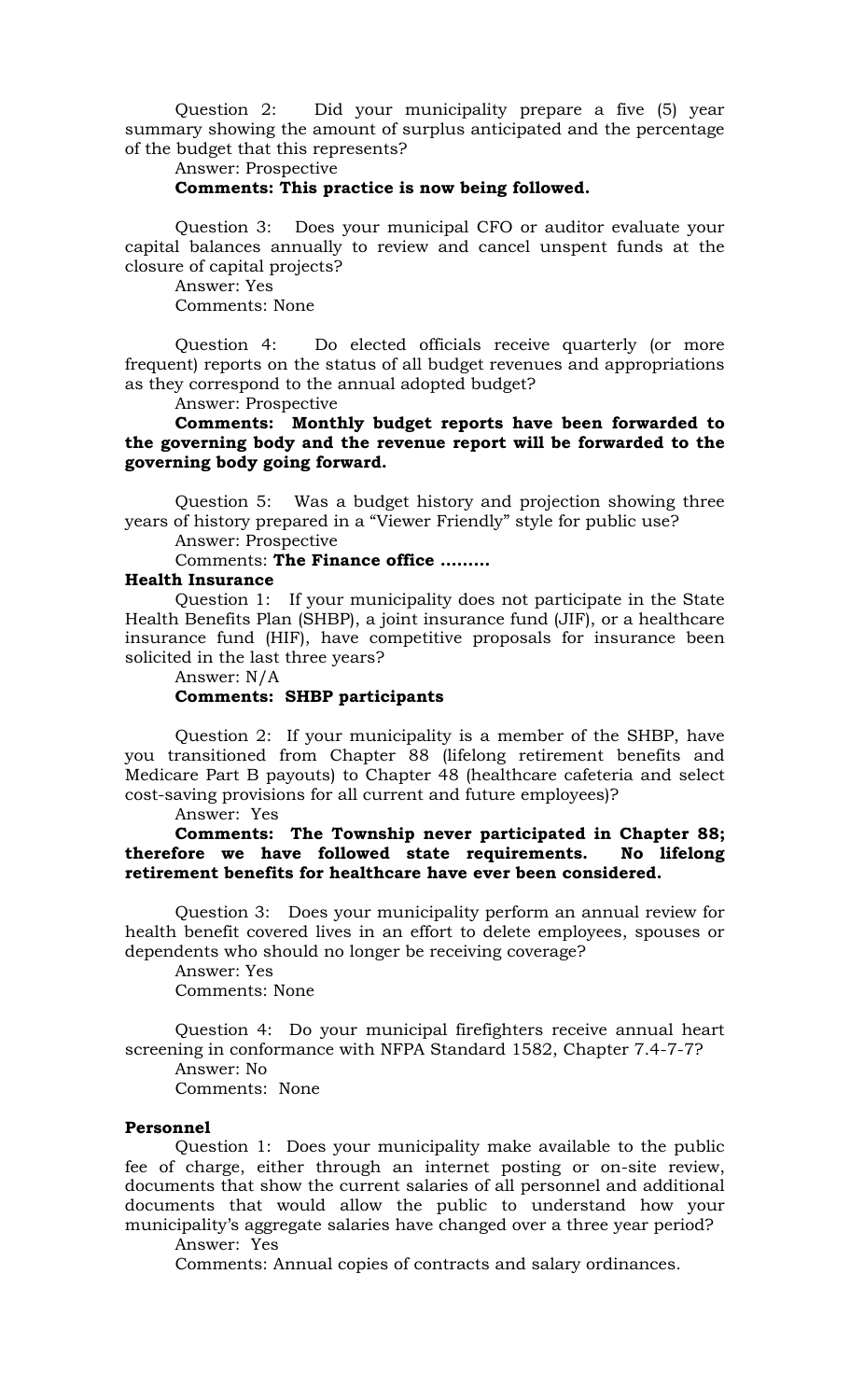Question 2: Has your municipality, consistent with NJSA 34:13A-8.2, filed a copy of all negotiated public employee contracts with the Public Employment Relations Commission, or will your municipality bring itself into compliance by having all contracts emailed to [contracts@perc.state.nj.us.](mailto:contracts@perc.state.nj.us)?

Answer: Yes Comments: None

Question 3: Are all applicants and employees hired, promoted and retrained in accordance with established equal employment opportunity (EEO) and non-discrimination policies?

Answer: Yes Comments: None

Question 4: Does your municipality limit health benefits to fulltime (35 or more hours weekly), employees and exclude from coverage all part-time employees, elected or appointed officials?

Answer: Prospective

**Comments: Prior years it was offered to employees who worked 20 hours or more and continue to date. New employees will only be eligible if they work full time (35 hours or more weekly).**

Question 5: Are standardized absentee forms completed and filed for all employee absences?

Answer: Yes Comments: None

Question 6: Are formal records maintained by your Personnel Department (Human Resources office) to account for vacation and sick leave earned and taken by all employees?

Answer: Yes Comments: None

Question 7: Does supervisory staff review and approve employee time and attendance reports before submitting to management?

Answer: Yes Comments: None

Question 8: Does your municipality limit the carry forward of accrued vacation time to no more than one year's worth of such time (meaning no employee hired after the effective date of the limitation policy can have more than two (2) years of vacation time on the books in any given year)?

Answer: Yes Comments: None

Question 9: Does the municipal governing body approve all payments of accumulated/uncompensated absence benefits?

Answer: Yes Comments: None

Question 10: Does your municipality's personnel manual include policies covering the use of municipal computers, including internet/email use?

Answer: Yes Comments: None

Question 11: Does your municipality have a transitional duty program (light duty) to encourage employees out on workers compensation to return to work?

Answer: Prospective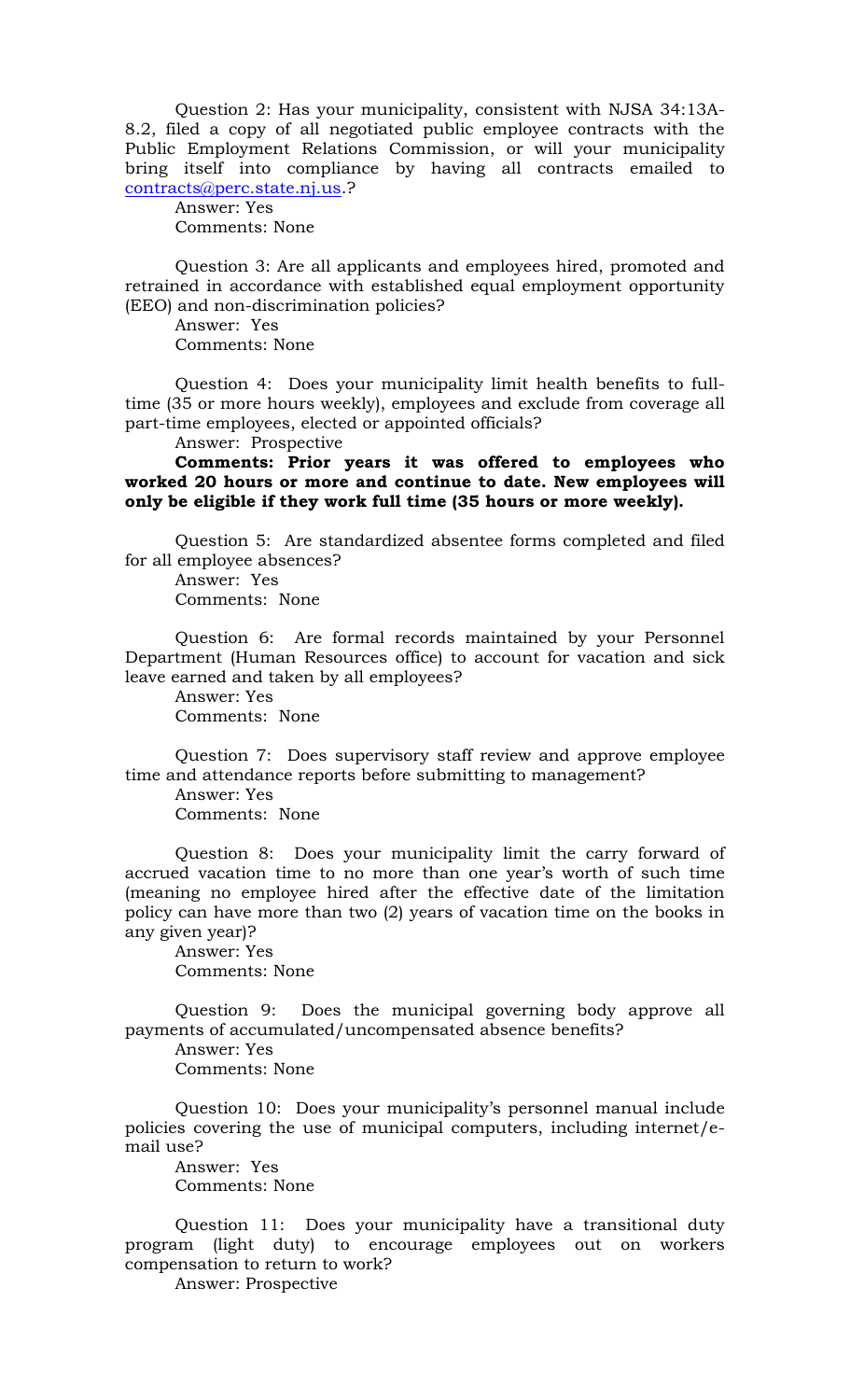### **Comments: Departments have encouraged light duty, but in certain cases workmen's comp would not allow light duty.**

Question 12: Does your municipality provide annual employment practice liability training for elected officials, managers, administrators, department heads and supervisors?

Answer: Yes

Comments: Through JIF and MEL Insurance

#### **Public Safety**

Question 1: Does your municipality have a emergency management plan that is updated biannually and verified yearly through practical exercise and written reports distributed to all affected parties (police, fire, OEM, etc.) as required pursuant to L.1989, c222,s.20?

Answer: Yes

Comments: None

Question 2: Is your municipality's police department accredited by the Commission on Accreditation of Law Enforcement Agencies, Inc. (CALEA), or have senior officers had advanced training through professional agencies/academies?

Answer: Yes Comments: None

Question 3: Are all required hazard- use inspections and reports performed in accordance with state standards, needed-relevant information disseminated to emergency response organizations and a copy of the report sent to local fire and police agencies?

Answer: Yes Comments: None

Question 4: Does your municipality have formal written mutual aid agreements for all emergency response organizations?

Answer: Yes Comments: None

Question 5: Does your municipality have a formal procedure to ensure that all park and recreation facilities are inspected/assessed periodically to determine whether proper maintenance is being done to ensure the safety of the using public?

Answer: Yes Comments: None

#### **Energy**

Question 1: Has your municipality conducted an energy audit within the last three years to evaluate whether the energy consumption (i.e. heating, lighting, ventilation and air conditioning) of municipal facilities can be reduced?

Answer: Yes Comments: None

Question 2: If your municipality issues published or posted newsletters to its residents, did such publications promote recycling efforts and solid waste management in compliance with the storm water regulations NJAC 7:8 et seq?

Answer: Yes Comments: None

# **Municipal/School Relations**

Question 1: Has your municipality held or scheduled a "Joint Yearly Open Public Meeting" between the local school board(s) and the